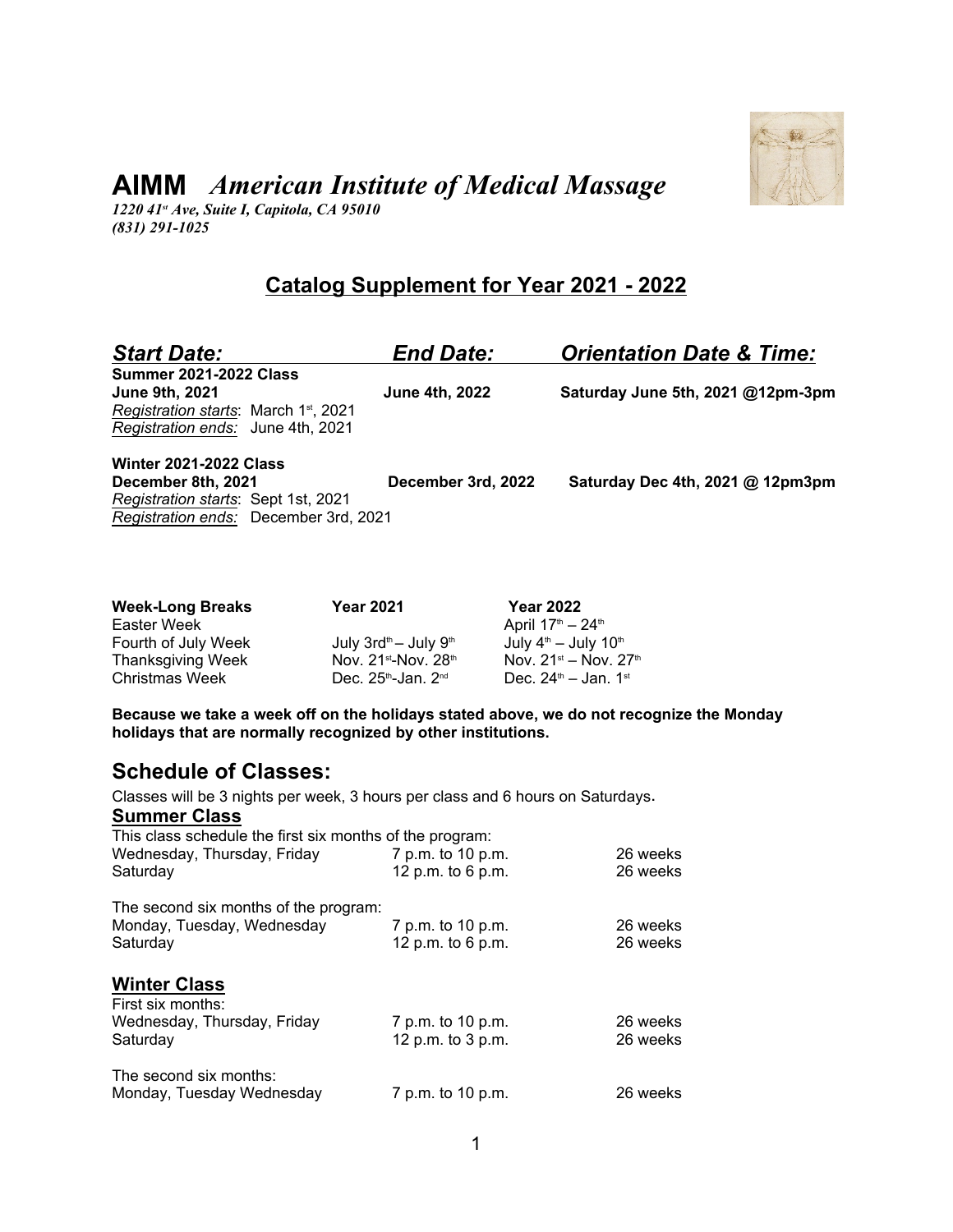### **Holidays:**

There are only four major holidays recognized by AIMM. These are Easter, 4th of July, Thanksgiving and Christmas/New year. During these holidays, the student receives a week off. All other holidays are not recognized, and the student is required to attend class.

| <b>Summer Class Schedule</b>                                                                            |                                 |                      |
|---------------------------------------------------------------------------------------------------------|---------------------------------|----------------------|
| Section 1 (1st 6 months)                                                                                |                                 |                      |
| Human Anatomy                                                                                           | Wed<br><b>Contract Contract</b> | 7 p.m. to 8:50 p.m.  |
| <b>Business</b>                                                                                         | Wed                             | 9 p.m. to 9:50 p.m.  |
| Basic Shiatsu/ Swedish Massage                                                                          | Thurs, Fri                      | 7 p.m. to 9:50 p.m.  |
| Deep Tissue Massage/Internship                                                                          | Sat.                            | 12 p.m. to 6:00 p.m. |
| Beg. Internship for each student will be scheduled after the first three months between the student and |                                 |                      |
| the instructor.                                                                                         |                                 |                      |
| Section 2 (2ns 6 months)                                                                                |                                 |                      |
| Human Anatomy                                                                                           | Wed                             | 7 p.m. to 8:50 p.m.  |
| Business/Cl. prep                                                                                       | Wed<br><b>Contract Contract</b> | 9 p.m. to 9:50 p.m.  |
| Combo routine/Reading Xrays / Med. Massage Mon., Tues. 7 p.m. to 9:50 p.m                               |                                 |                      |
| Med. Terms (last 2 weeks)                                                                               | Wed                             | 7 p.m. to 9:50 p.m.  |
| Adv. Internship for each student will be coordinated between the student and instructor.                |                                 |                      |
| <b>Winter Class Schedule</b>                                                                            |                                 |                      |
| <b>Section 1</b>                                                                                        |                                 |                      |
| Human Anatomy                                                                                           | Wed                             | 7 p.m. to 8:50 p.m.  |
| Business/ Cl. Prep                                                                                      | Wed                             | 9 p.m. to 9:50 p.m.  |
| Basic Shiatsu/ Swedish                                                                                  | Thurs, Fri                      | 7 p.m. to 9:50 p.m.  |
| Deep Tissue/Massage                                                                                     | Sat                             | 12:00pm. to 6:00p.m. |
| Beg. Internship will be coordinated with the student and instructor.                                    |                                 |                      |
| <b>Section 2</b>                                                                                        |                                 |                      |
| Human Anatomy                                                                                           | Wed                             | 7 p.m. to 8:50 p.m.  |
| <b>Business</b>                                                                                         | Wed                             | 9 p.m. to 9:50 p.m.  |

Med. Terms (last 2 wks) Med 7 p.m. to 9:50 p.m.

Combo routine/Reading Xrays / Med. Massage Mon, Tues 7 p.m. to 9:50 p.m.

Adv. Internship as to be coordinated between the student and instructor.

## **Campus Security**

The school has not had any incident of crime reported on the premises but encourages all students to walk to their cars at night accompanied by another student or staff. The parking lot is well lit and close to the front door.

### **Things to remember:**

Please reread the catalog prior to your enrollment interview and orientation. All information on policy and expectations are written in the catalog. If you have any questions regarding this information, please ask them at your orientation. The orientation is designed to get you acquainted with AIMM and what will be expected of you and what you can expect from AIMM.

### **Please note prior to enrolling that part of the curricula at AIMM includes instructions in guided imagery meditation and energy work.**

You are required to wear your scrub uniforms to all practical classes and Interships. You may wear semiprofessional attire to lecture classes on Wednesday nights. Absolutely no faded or frayed clothing, including jeans and no shorts or t-shirts are permitted. Slacks, skirts of modest length, polo shirts, dress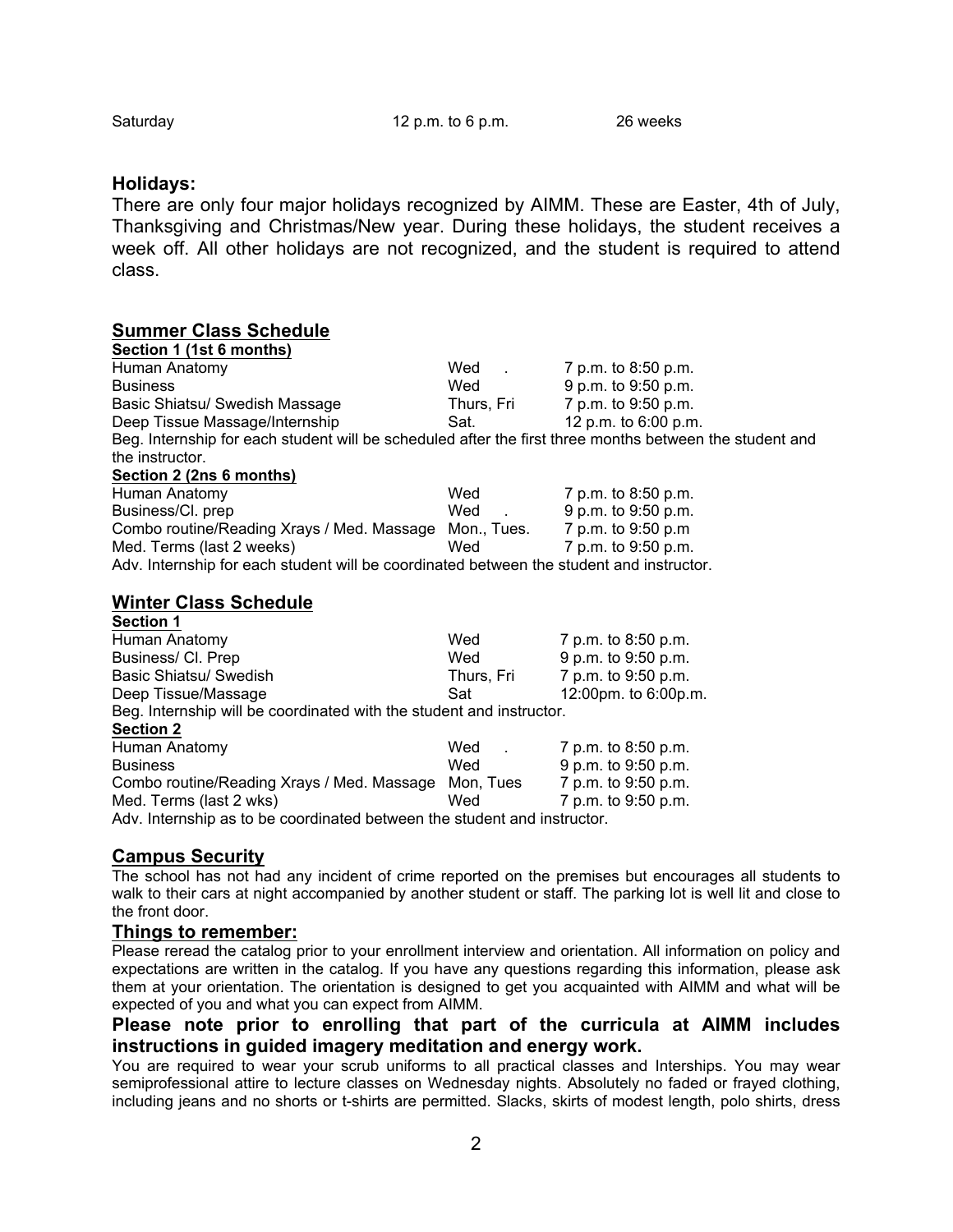shirts and blouses and sweaters are deemed appropriate. We are teaching students not only skills in medical massage, but also in business to become a success in this vocation. Please remember to bring a notebook to lecture and a pillow with a twin sheet set to all practical labs.

Eating is not permitted in the classroom, but you may bring a beverage to class in a container that closes.

#### **AIMM Performance:**

This program is new in this area. We are not able to tell you how many students graduate, how many students find jobs, or how much money you can earn after finishing this course. In Director Alla Mia's history of owning and running schools, she attained 100% placement of her graduates.

## **ADMISSION REQUIREMENTS**

The American Institute of Medical Massage (AIMM) is looking for the dedicated enrollee that will be able to endure the rigorous studies for the duration of a year. Therefore, AIMM conducts an interview process to assure as much as possible that the right type of student enrolls. The right types of students are those who are interested in making Medical Massage their career. They must exhibit a willing attitude, correct motive, and perseverance during the interview process. All applicants must be 18 years of age or older and be high school graduates or equivalent. The application process is as follows:

- 1. The applicant fills out the application in back of the catalog or on the website and sends it back via snail mail or email with a payment of \$25 which is the application fee
- . 2. The Business Manager, Noel, will call you to set up the initial interview.

3. At the initial interview, the applicant is given a tour of the AIMM facility, explained the requirements of graduation, explained the required classes and costs, and explained rules of proper conduct. If at this point, the applicant is interested in enrolling, he/she must take an "Ability to be trained" test, required by the state (which the applicant must pass with a 70% score) and make an appointment for an interview with the Director.

4. At the enrollment interview with the Director, the student's application is reviewed, and the applicant is assessed as to attitude, willingness and motive. The applicant then will be notified by the Director at the time of this interview whether they are accepted into AIMM or not. If they are not accepted, the reason will be given and a letter to this effect will be in writing and emailed and mailed to the perspective student within ten (10) days of said enrollment interview with the Director. If they are accepted, then the Director will help the student fill out the enrollment form which includes any financial agreements between the student and AIMM. The applicant will then be considered "Enrolled". In most cases, steps 2, 3 and 4 may be conducted on the same day.

5. The registration fee of \$200 will be collected from the enrollee at the time of the Enrollment Interview, once accepted.

Since Massage Therapy requires physical strength, disabled applicants are required to have an examination and be counseled by their physician. Also required is the consultation with the school's Director to determine if the applicant will be able to physically fulfill the duties of a Medical Massage Therapist.

## **PRIOR FELONIES OR PROSTITUTION**

Applicants that have been convicted for prostitution, were registered as a prostitute, or convicted of soliciting a prostitute or of a felony needs to be aware that they may not be able to obtain certification, or to practice massage or other forms of bodywork in most of the cities and counties in the state of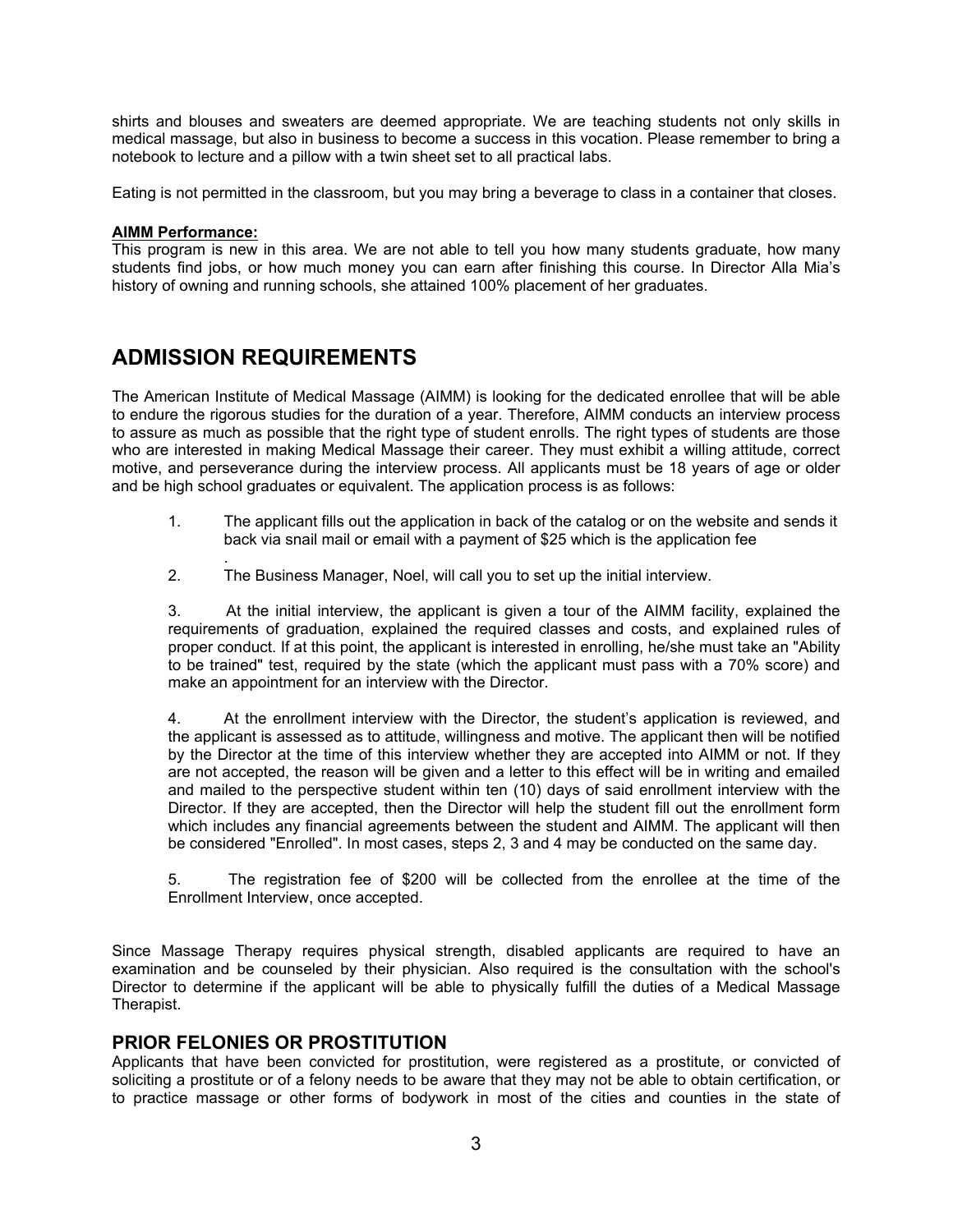California. Those that have a felony record may not be able to be state licensed in any form of bodywork in a state where state licensing is required. Those that have been convicted of a felony of any type should consult with the local government agencies where they wish to practice bodywork to ensure, that they would be able to practice, before enrolling in the AIMM program. Applicants that have been convicted of the above crimes may be admitted to AIMM provided that documentation of rehabilitation is given to the school.

| <b>Costs and Fees Upon Enrollment</b>                     |          |  |
|-----------------------------------------------------------|----------|--|
| <b>Registration</b>                                       | \$200.00 |  |
| Professional Insurance (\$1,000,000 Coverage)             | Paid     |  |
| Textbooks:                                                |          |  |
| Principles of Anatomy and Physiology by Gerard J. Tortora | \$142.00 |  |
| The Anatomy Coloring Book by Kapit & Elson                | \$20.00  |  |
| The Complete Guide to Modern Massage by Stewert Mitchell  | \$17.00  |  |
| Infant Massage from Head to Toe by Alicia Jackson         | \$17.00  |  |
| Deep tissue Massage handout by Alla Mia Basaldua          | \$10.00  |  |
| Basic Anatomical Shiatsu Textbook by Alla Mia Basaldua    | \$90.00  |  |
| <b>Uniforms</b> (3 pairs of scrubs)                       | \$150.00 |  |
| Masks (4)                                                 | \$44.00  |  |
| Zshield                                                   | \$22.00  |  |
| Total:                                                    | \$695.00 |  |

**Optional Massage Table (Optional as the student can order their own table.** \$283.00

**STUDENTS MUST SUPPLY AND BRING THEIR OWN TWIN SHEET SET, PILLOW WITH A PILLOWCASE FOR THE LABS.** 

### **TUITION: \$10,000.00**

## **TERMS OF PAYMENT OF TUITION**

The registration fee, costs for books/equipment, and insurance fee are due upon enrollment.

Tuition is to be paid in full or financial assistance may be provided by AIMM, see below. If a student is delinquent in paying his/her payments, the student will be contacted by the administration, may be subject to probation (see "Probation Policy" in the catalog) and may be subject to termination from the program if appropriate arrangements cannot be made.

### **FINANCIAL ASSISTANCE**

At AIMM we understand that not all students can pay the total tuition at the starting date of the program. Therefore, we have created the following 12-month payment plans for the \$10,000.00 tuition:

#### **Types of Financial Assistance**

#### **Payment Plans**

*Plan A: \$2500 down on the first day of the program and \$681.month on the 1st of every month for 10 months, starting the second month of the program and paying \$689 on the 12th month.*

*Plan B: \$5000 down on the 1st day of the program and pay \$454.54 per month on the 1st of each month for 10 months, starting on the 2nd month, and a final payment of \$454.60 on the 1st of the 12th month.*